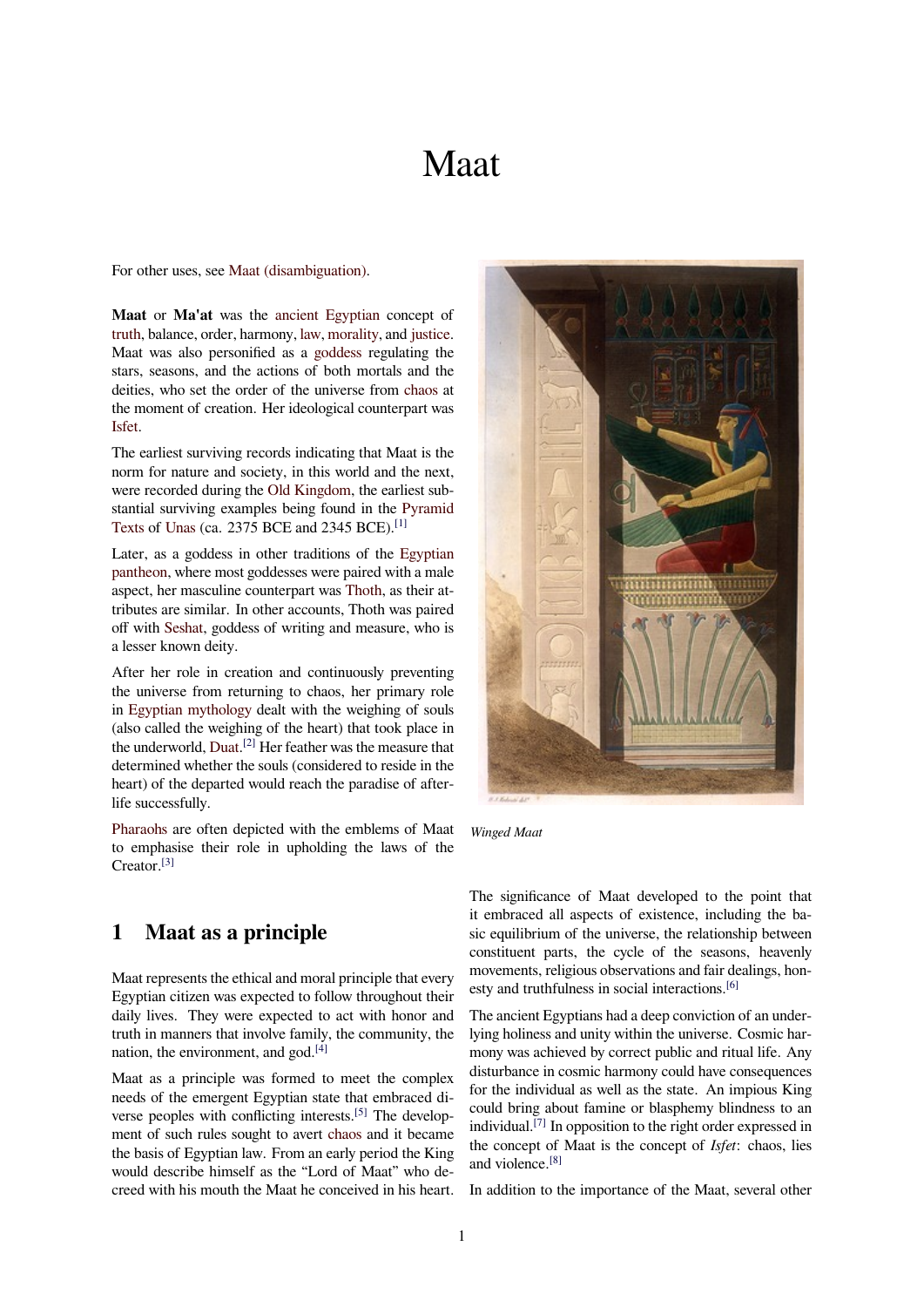principles within ancient Egyptian law were essential, including an adherence to tradition as opposed to change, the importance of rhetorical skill, and the significance of achieving impartiality, and "righteous action". In one Middle Kingdom (2062 to c. 1664 BCE) text the Creator declares "*I made every man like his fellow*". Maat called the rich to help the less fortunate rather than exploit them, echoed in tomb declarations: "*I have given [bread to the hungr](https://en.wikipedia.org/wiki/Middle_Kingdom_of_Egypt)y and clothed the naked*" and "*I was a husband to the widow and father to the orphan*".[9]

To the Egyptian mind, Maat bound all things together in an indestructible unity: the universe, the natural world, the state, and the individual were all seen as pa[rts](#page-4-1) of the wider order generated by Maat.

A passage in the Instruction of Ptahhotep presents Ma'at as follows:

*Ma'at is good and its worth is lasting.*

*It has not been disturbed since the day of its creator,*

*whereas he who transgresses its ordinances is punished.*

*It lies as a path in front even of him who knows nothing.*

*Wrongdoing has never yet brought its venture to port.*

*It is true that evil may gain wealth but the strength of truth is that it lasts;*

*a man can say: "It was the property of my father."*[10]

### **1.1 Maat and the law**

There is little surviving literature that describes the practice of ancient Egyptian law. Maat was the spirit in which justice was applied rather than the detailed legalistic exposition of rules (as found in Mosaic law of the 1st millennium BCE; but see the 42 negative confessions, below). Maat represented the normal and basic values that formed the backdrop for the application of justice that had to be carried out in the spirit oft[ruth and fai](https://en.wikipedia.org/wiki/Mosaic_law)rness. From the 5th dynasty (c. 2510-2370 BCE) onwards the Vizier responsible for justice was called the *Priest of Maat* and in later periods judges wore images of Maat.<sup>[11]</sup>

Later scholars and philosophers also would embody concepts from the wisdom literature, or Sebayt. T[hese sp](https://en.wikipedia.org/wiki/Vizier)iritual texts dealt with common social or professional situations and how each was best to be resolve[d or](#page-4-2) addressed in the spirit of Maat. It was very practical advice, and highly case-ba[sed, so that few sp](https://en.wikipedia.org/wiki/Wisdom_literature)eci[fic and](https://en.wikipedia.org/wiki/Sebayt) general rules could be derived from them.<sup>[12]</sup>

During the Greek period in Egyptian history, Greek law existed alongside Egyptian law. The Egyptian law preserved the rights of women [who](#page-4-3) were allowed to act inde-



*Maat wearing feather of truth*

pendently of men and own substantial personal property and in time this influenced the more restrictive conventions of the Greeks and Romans.<sup>[13]</sup> When the Romans took control of Egypt, the Roman legal system which existed throughout the Roman Empire was imposed in Egypt.

### **1.2 Maat and scribes**

Scribes held prestigious positions in ancient Egyptian society in view of their importance in the transmission of religious, political and commercial information.<sup>[14]</sup>

Thoth was the patron of scribes who is described as the one "who reveals Maat and reckons Maat; who loves Maat and gives Maat to the doer of Maat".[15] In texts such as the Instruction of Amenemope the scribe is urg[ed t](#page-4-4)o follow the precepts of Maat in his private life as well as his work.[16] The exhortations to live according to Maat are such that these kinds of instructional [text](#page-4-5)s have been descri[bed as "Maat Literature".](https://en.wikipedia.org/wiki/Instruction_of_Amenemope)<sup>[17]</sup>

# **2 Maat as a God[des](#page-4-6)s**

Maat was the goddess of harmony, justice, and truth represented as a young woman,<sup>[20]</sup> sitting or standing, holding a *was* scepter, the symbol of power, in one hand and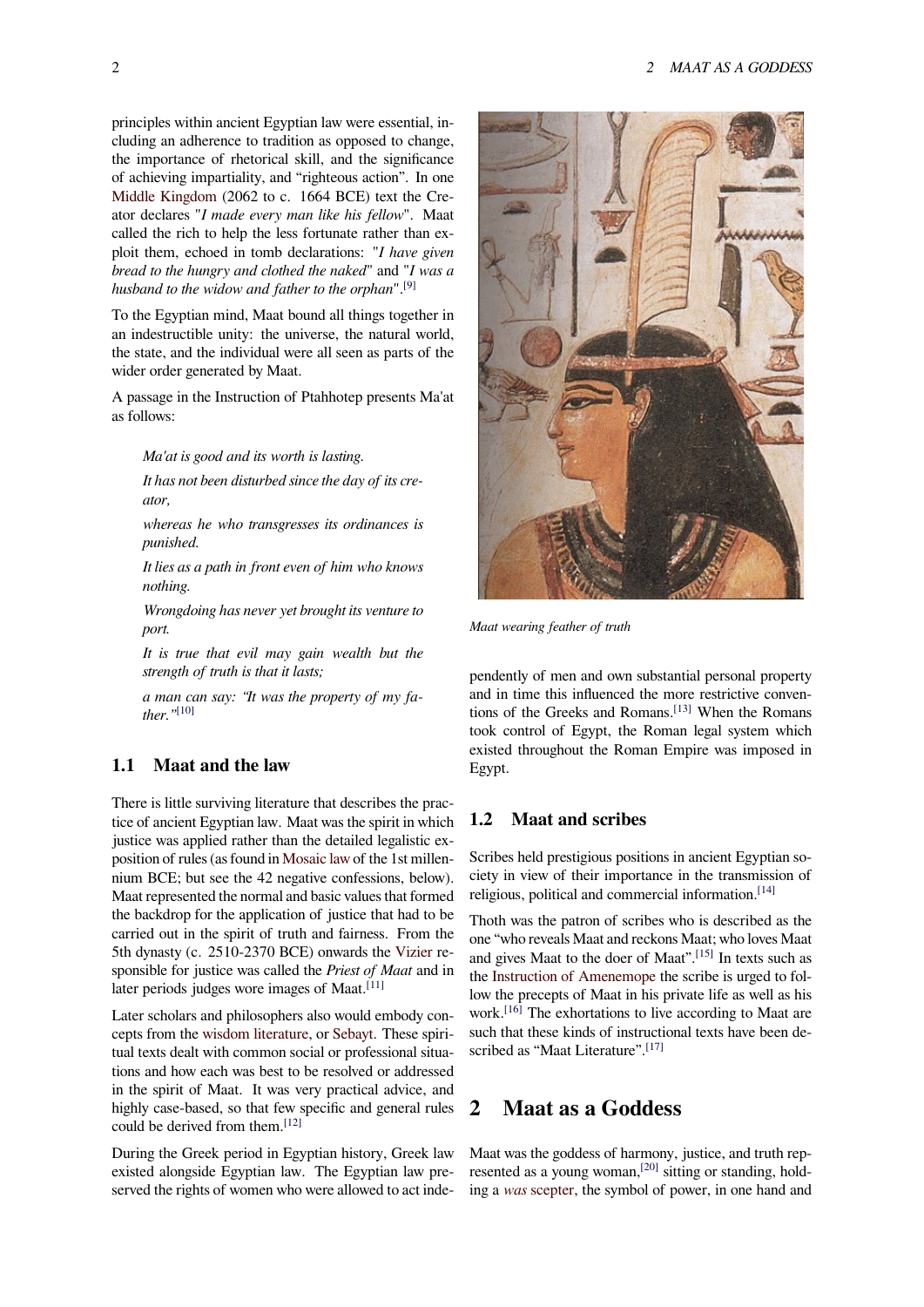an *ankh*, the symbol of eternal life, in the other. Sometimes she is depicted with wings on each arm or as a woman with an ostrich feather on her head.<sup>[19]</sup> The meaning of this emblem is uncertain, although the god Shu, wh[o in s](https://en.wikipedia.org/wiki/Ankh)ome myths is Maat's brother, also wears it.<sup>[21]</sup> Depictions of Maat as a goddess are recorded from as early as the middle of the Old Kingdom (c[. 26](#page-4-7)80 to 2190 BCE).[22]

The sun-god Ra came from the primaeval mound of [cre](#page-4-8)ation only after he set his daughter Maat in place of Isfet (chaos). Kings inheri[ted the duty to](https://en.wikipedia.org/wiki/Old_Kingdom) ensure Maat remaine[d in](#page-4-9) place and they with Ra are said to "live on Maat", with [Ak](https://en.wikipedia.org/wiki/Ra)henaten (r. 1372-1355 BCE) in particular emphasising the concept to a degree that, John D. Ray asserts, the kings contemporaries viewed as intolerance and fanaticism.[23] Some kings incorporated Maat into their na[mes, being](https://en.wikipedia.org/wiki/Akhenaten) referred to as *Lords of Maat*, [24] or *Meri-Maat* (*Beloved of Maat*).

[Maa](https://en.wikipedia.org/wiki/John_D._Ray)t had an invalu[abl](#page-4-10)e role in the ceremony of the Weighing of the Heart. (See below: "The Weighing [of](#page-4-11) the Heart").

### **2.1 Temples of Maat**

The earliest evidence for a dedicated temple is in the New Kingdom (c. 1569 to 1081 BCE) era, despite the great importance placed on Maat. Amenhotep III commissioned a temple in the Karnak complex, whilst textual evidence indicates that other temples of Maat were [located in](https://en.wikipedia.org/wiki/New_Kingdom) Memphis and at Deir el-Medina.<sup>[25]</sup> The Maat temple at the Karnak complex was [also used by cou](https://en.wikipedia.org/wiki/Amenhotep_III)rts to meet regarding the robberi[es of th](https://en.wikipedia.org/wiki/Karnak)e royal tombs during the rule of Ramesses IX. [21]

# **3 Ma[at and th](https://en.wikipedia.org/wiki/Ramesses_IX)[e A](#page-4-8)fterlife**

See also *"True of Voice"*

### **3.1 The Weighing of the Heart**

In the D[uat, the Egypti](https://en.wikipedia.org/wiki/Maat_Kheru)an underworld, the hearts of the dead were said to be weighed against her single "Feather of Ma'at", symbolically representing the concept of Maat, in the *Hall of Two Truths*. This is why hearts were left in Egy[ptian](https://en.wikipedia.org/wiki/Duat) mummies whi[le their othe](https://en.wikipedia.org/wiki/Underworld)r organs were removed, as the heart (called "ib") was seen as part of the Egyptian soul. If the heart was found to be lighter or equal in weight to the feather of Maat, the deceased had led a virtuous life and would go on to Aaru. Osiris came to be seen as the guardian of the gates of Aaru after he became [part of the Eg](https://en.wikipedia.org/wiki/Egyptian_soul)yptian pantheon and displaced Anubis in the Ogdoad tradition. A heart which was unworthy was devoured by the goddess Ammit a[nd its](https://en.wikipedia.org/wiki/Aaru) [owner](https://en.wikipedia.org/wiki/Osiris) condemned to remain in the Duat.[26]

The weighing of the heart, pictured on papyrus in the Book of the Dead typically, or in tomb scenes, shows Anubis overseeing the weighing and the lioness Ammit seated awaiting the results so she could consume those who failed. The image would be the v[ertical he](https://en.wikipedia.org/wiki/Papyrus)art on [one flat surface of t](https://en.wikipedia.org/wiki/Book_of_the_Dead)he *balance scale* and the vertical Shu[feather](https://en.wikipedia.org/wiki/Anubis) standing on the other balance scale surfac[e. Other](https://en.wikipedia.org/wiki/Ammit) traditions hold that Anubis brought the soul before the posthumous Osiris who performed the weighing. While the heart was weighed the deceased recited the 42 Negative Confessions as the Assessors of Maat looked on.<sup>[26]</sup>

**3.2 Maat in Funerary Texts (***The Book [of](#page-4-12) Coming Forth by Day* **and on tomb inscriptions)**



*BD Weighing of the Heart* Book of the Dead *written on papyrus showing the "Weighing of the Heart" in the Duat using the feather of Maat as the measure in balance*

Egyptians were often e[ntombed with fun](https://en.wikipedia.org/wiki/Book_of_the_Dead)erary texts in order to be well equipped for the after[life a](https://en.wikipedia.org/wiki/Duat)s mandated by Egyptian burial customs. These often served to guide the deceased through the afterlife, and the most famous one is the *Book of the Dead* or *Papyrus of Ani* (known to the ancient Egyptians as *The Book of Coming Forth by Day*). [The lines of these texts](https://en.wikipedia.org/wiki/Egyptian_burial_customs) are often collectively called the "Forty-Two Declarations of Purity".[27] These declarations varied somewhat fro[m tomb to tomb](https://en.wikipedia.org/wiki/Papyrus_of_Ani) as they were tailored to the individual, and so cannot be considered a canonical definition of Maat. Rather, they appear to express each tomb owner's individua[l pr](#page-4-13)actices in life to please Maat, as well as words of absolution from misdeeds or mistakes, made by the tomb owner in life could be declared as not having been done, and through the power of the written word, wipe particular misdeed from the afterlife record of the deceased. Many of the lines are similar, however, and paint a very unified picture of Maat.[27]

The doctrine of Maat is represented in the declarations to Rekhti-merti-f-ent-Maat and the 42 Negative Confessions [list](#page-4-13)ed in the Papyrus of Ani. The following are translations by E. A. Wallis Budge.<sup>[27]</sup>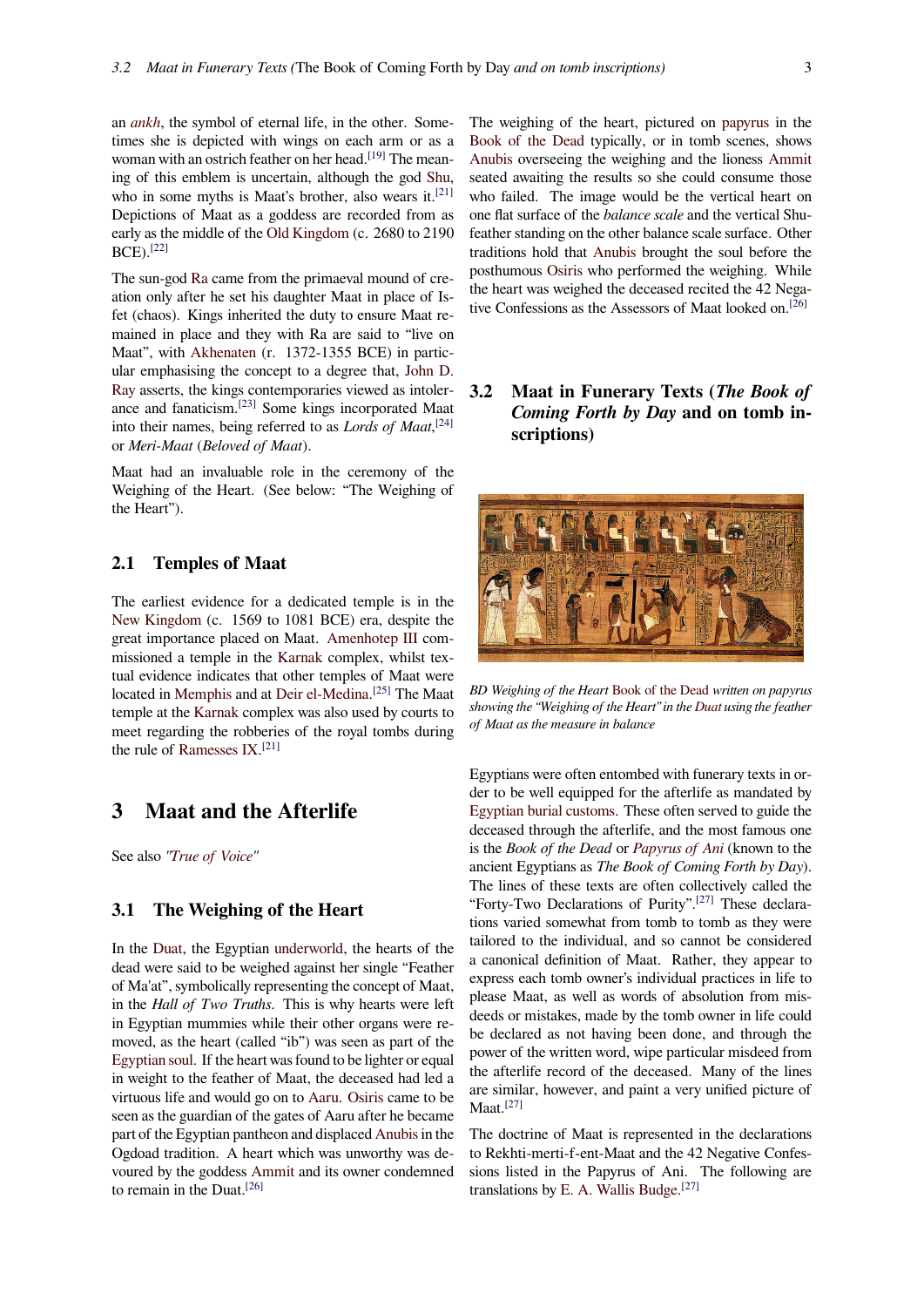# **3.3 42 Negative Confessions (***Papyrus of Ani***)**

- 1. I have not committed sin.
- 2. I have not committed robbery with violence.
- 3. I have not stolen.
- 4. I have not slain men and women.
- 5. I have not stolen grain.
- 6. I have not purloined offerings.
- 7. I have not stolen the property of the gods.
- 8. I have not uttered lies.
- 9. I have not carried away food.
- 10. I have not uttered curses.
- 11. I have not committed adultery, I have not lain with men.
- 12. I have made none to weep.
- 13. I have not eaten the heart [i.e., I have not grieved uselessly, or felt remorse].
- 14. I have not attacked any man.
- 15. I am not a man of deceit.
- 16. I have not stolen cultivated land.
- 17. I have not been an eavesdropper.
- 18. I have slandered [no man].
- 19. I have not been angry without just cause.
- 20. I have not debauched the wife of any man.
- 21. I have not debauched the wife of [any] man. (repeats the previous affirmation but addressed to a different god).
- 22. I have not polluted myself.
- 23. I have terrorized none.
- 24. I have not transgressed [the Law].
- 25. I have not been wroth.
- 26. I have not shut my ears to the words of truth.
- 27. I have not blasphemed.
- 28. I am not a man of violence.
- 29. I am not a stirrer up of strife (or a disturber of the peace).
- 30. I have not acted (or judged) with undue haste.
- 31. I have not pried into matters.
- 32. I have not multiplied my words in speaking.
- 33. I have wronged none, I have done no evil.
- 34. I have not worked witchcraft against the King (or blasphemed against the King).
- 35. I have never stopped [the flow of] water.
- 36. I have never raised my voice (spoken arrogantly, or in anger).
- 37. I have not cursed (or blasphemed) God.
- 38. I have not acted with evil rage.
- 39. I have not stolen the bread of the gods.
- 40. I have not carried away the khenfu cakes from the spirits of the dead.
- 41. I have not snatched away the bread of the child, nor treated with contempt the god of my city.
- 42. I have not slain the cattle belonging to the god.<sup>[28][29]</sup>

#### **3.3.1 Assessors of Ma'at**

"The Assessors of Ma'at" are the 42 deities listed [in](#page-4-14) [the](#page-4-15) Papyrus of Nebseni,<sup>[30]</sup> to whom the deceased make the Negative Confession in the *Papyrus of Ani*. [31] They represent the 42 united nomes of Egypt, and are called "the hidden Maati gods, who feed upon Maat during the years of their lives;" i.e., [the](#page-4-16)y are the righteous minor deities who deserve offerings.<sup>[27]</sup> [As the decease](https://en.wikipedia.org/wiki/Papyrus_of_Ani)[d f](#page-4-17)ollows the set formula of Nega[tive Co](https://en.wikipedia.org/wiki/Nome_(Egypt))nfessions, he addresses each god directly and mentions the nome of which the god is a patron, in order to emphasize the unity of the nomes of Egypt.[30]

# **4 [No](#page-4-16)tes**

- [1] Siegfried Morenz (1973). *Egyptian Religion: Siegried Morenz*. p. 273. ISBN 978-0-8014-8029-4.
- [2] Budge. *The Gods of the Egyptians* Vol. 1 p. 418.
- <span id="page-3-0"></span>[3] Henrietta McCall (January 1990). *Mesopotamian myths*. University of Te[xas Pr](https://en.wikipedia.org/wiki/International_Standard_Book_Number)[ess. p. 46.](https://en.wikipedia.org/wiki/Special:BookSources/978-0-8014-8029-4) ISBN 0-292-72076-9.
- <span id="page-3-1"></span>[4] Denise Martin (2008). *Maat and order in African Cosmology: A Conceptual Tool for Understanding Indigenous Knowledge*. p. 951.
- <span id="page-3-3"></span><span id="page-3-2"></span>[5] Norman Rufus Colin Cohn (1993). *Cosmos, Caos and the World to Come: The Ancient Roots of Apocalyptic Faith*. p. 9. ISBN 978-0-300-05598-6.
- <span id="page-3-5"></span><span id="page-3-4"></span>[6] Norman Rufus Colin Cohn, "Cosmos, Chaos and the World to Come: The Ancient Roots of Apocalyptic Faith", Yale University Press, 1993 (rev 2001), isbn = 978-[0-300-](https://en.wikipedia.org/wiki/International_Standard_Book_Number)[05598-6 page = 9](https://en.wikipedia.org/wiki/Special:BookSources/978-0-300-05598-6)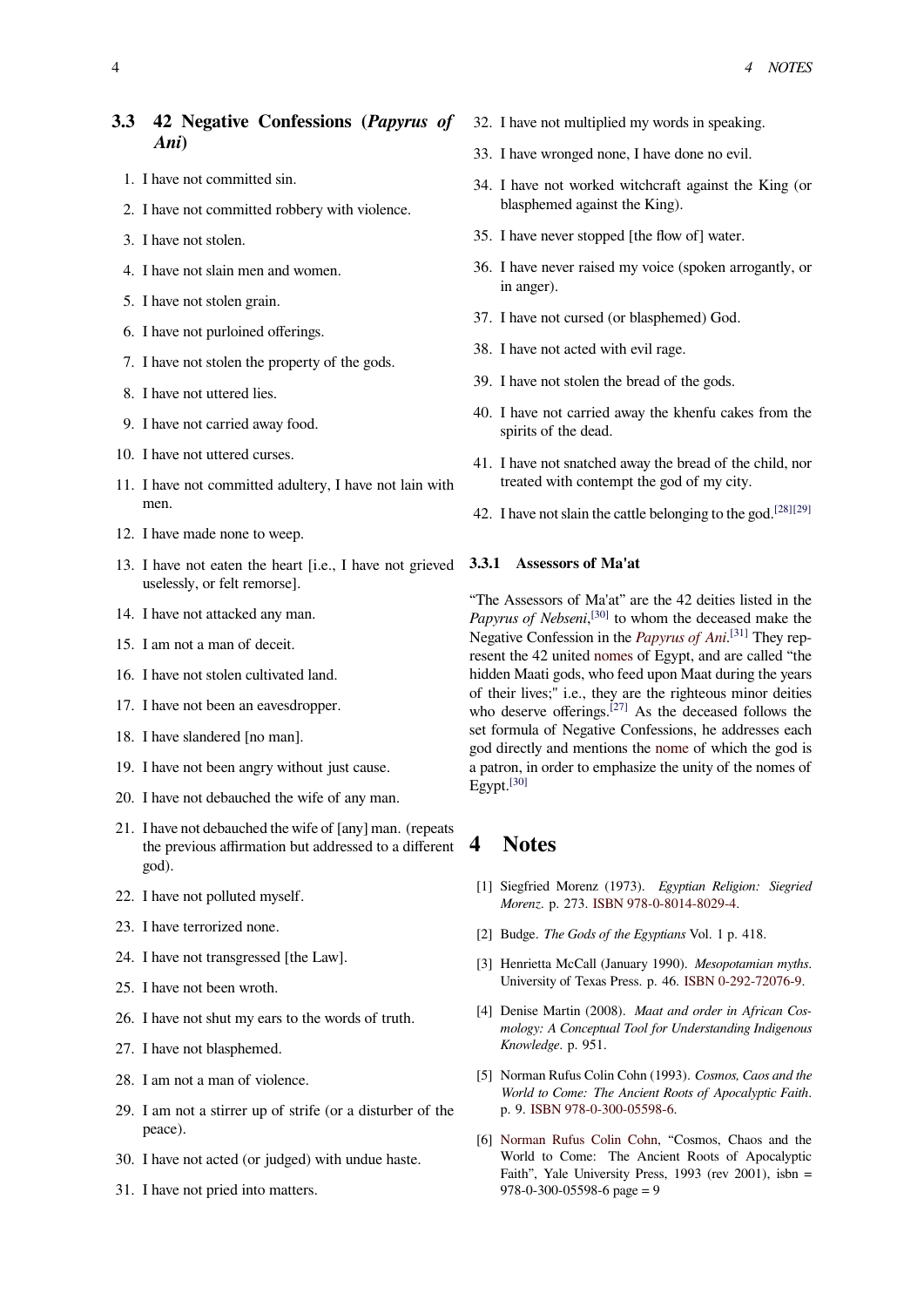- [7] John Romer, "*Testament*", pp. 41-42, Guild Publishing, 1988.
- [8] "*Religion and Cultural Memory: Ten Studies*", Jan Assmann, Translated by Rodney Livingstone, p. 34, Stanford [University Pr](https://en.wikipedia.org/wiki/John_Romer_(Egyptologist))ess, 2006, ISBN 0-8047-4523-4.
- <span id="page-4-0"></span>[9] James P. Allen (2000). *Middle Egyptian: An Introduction to the Language and Culture of Hieroglyphs*. p. 116. [ISBN](https://en.wikipedia.org/wiki/Jan_Assmann) [978-0](https://en.wikipedia.org/wiki/Jan_Assmann)-521-77483-3.
- [10] Frankfort, Henri. *Ancient Egyptian Religion*. p. 62.
- <span id="page-4-1"></span>[11] Siegfried Morenz (1973). *Egyptian Religion: Si[egried](https://en.wikipedia.org/wiki/International_Standard_Book_Number) Morenz*[. pp. 117–12](https://en.wikipedia.org/wiki/Special:BookSources/978-0-521-77483-3)5. ISBN 978-0-8014-8029-4.
- [12] Roland Murphy (2012). *The Interpretation of Old Testament Wisdom Literature*.
- <span id="page-4-2"></span>[13] Anton Powell (1995). *[The](https://en.wikipedia.org/wiki/International_Standard_Book_Number) [Greek World](https://en.wikipedia.org/wiki/Special:BookSources/978-0-8014-8029-4)*. Psychology Press. p. 303. ISBN 978-0-415-17042-0.
- <span id="page-4-3"></span>[14] Black, p. 130
- [15] Black, p. 131
- [16] Black, p. 132
- <span id="page-4-4"></span>[17] Black, p. 157
- <span id="page-4-5"></span>[18] Hieroglyphs can be found in (Collier and Manley pp. 27, 29, 154)
- <span id="page-4-6"></span>[19] Budge *The Gods of the Egyptians* Vol. 1 p. 416
- [20] Robert A. Armour (2001). *Gods and Myths of Ancient Egypt*. American University in Cairo Press. ISBN 978- 977-424-669-2.
- <span id="page-4-7"></span>[21] "The Oxford Encyclopedia of Ancient Egypt" Vol. 2 p. 320
- [22] "*[The Oxford E](https://en.wikipedia.org/wiki/Special:BookSources/978-977-424-669-2)ssential Guide to Egyptian Mythology*", Edited by Donald B. Redford, p. 190, Berkeley, 2003, ISBN 0-425-19096-X
- <span id="page-4-9"></span><span id="page-4-8"></span>[23] "Reflections on Osiris", John D. Ray, p. 64, Profile books,2002, ISBN 186197 490 6; An inscription of Hatshepsut reads *["I have ma](https://en.wikipedia.org/wiki/Donald_B._Redford)de bright the truth which [he \[Amun-Re\] loved,](https://en.wikipedia.org/wiki/Special:BookSources/042519096X) [I] know that he liveth by it the truth[Maat]; it is my bread, I eat of its brightness"* (Breasted Re[cords, V2, p. 123\)](https://en.wikipedia.org/wiki/Special:BookSources/1861974906)
- <span id="page-4-10"></span>[24] [Barry J. Ke](https://en.wikipedia.org/wiki/Hatshepsut)mp (2005). *100 hieroglyphs: think like an Egyptian*. ISBN 1-86207-658-8.
- [25] "*The Essential Guide to Egyptian Mythology:The Oxford Guide*", p. 190, Berkeley Reference, 2003, ISBN 0-425- 19096-X
- <span id="page-4-11"></span>[26] "Death in Ancient Egypt: Weighing the Heart". *British Museum*. British Museum. Retrieved May [2, 2014.](https://en.wikipedia.org/wiki/Special:BookSources/042519096X)
- [27] ["The Pap](https://en.wikipedia.org/wiki/Special:BookSources/042519096X)yrus of Ani".
- <span id="page-4-14"></span><span id="page-4-13"></span><span id="page-4-12"></span>[28] *The Book of the Dead*[. Gramercy. 1995-01-23. p](http://www.britishmuseum.org/explore/young_explorers/discover/museum_explorer/ancient_egypt/death/weighing_the_heart.aspx)p. 576– 582. ISBN 978-0-517-12283-9.
- [29] Sir Ernest Alfred Wallis Budge (1913). *The Papyrus of Ani: A Reproduction in Facsimile, Edited, with Hieroglyphic Transcript, Translation, and Introduction*. Medici Society. pp. 576–582. Image of p. 576 & p. 577 & p. 578 & p. 579 & p. 580 & p. 581 & p. 582 [at Google](http://books.google.com/books?id=Pd3fAAAAMAAJ&pg=PA576) [Books](https://en.wikipedia.org/wiki/E._A._Wallis_Budge)
- <span id="page-4-15"></span>[30] ["Papyrus of Nebseni". Retrieved May 2, 2014.](http://books.google.com/books?id=Pd3fAAAAMAAJ&pg=PA576)
- [31] [Bud](https://books.google.com/books?id=Pd3fAAAAMAAJ&pg=PA578&img=1&zoom=3&hl=en&sig=ACfU3U1Jdr9ualNT85zBejA5gaNzWyhu_g&ci=145%252C153%252C850%252C1218&edge=0)ge *[The Go](https://books.google.com/books?id=Pd3fAAAAMAAJ&pg=PA579&img=1&zoom=3&hl=en&sig=ACfU3U2Rk6I2S3WZ-VvXhBVX3v3oCyx-pA&ci=30%252C177%252C820%252C1222&edge=0)ds [of the Eg](https://books.google.com/books?id=Pd3fAAAAMAAJ&pg=PA580&img=1&zoom=3&hl=en&sig=ACfU3U1PmV9f9FK7qNm4lRHELMx1r21J0w&ci=160%252C155%252C820%252C1207&edge=0)yp[tians](https://books.google.com/books?id=Pd3fAAAAMAAJ&pg=PA581&img=1&zoom=3&hl=en&sig=ACfU3U2GZFEn330Ow6TUcwCANdbjK6R7Zw&ci=37%252C168%252C810%252C1212&edge=0)* Vol. [1 pp. 41](https://books.google.com/books?id=Pd3fAAAAMAAJ&pg=PA582&img=1&zoom=3&hl=en&sig=ACfU3U1b3Y5ZqALeLzM2O3ysYLq07Qh-pQ&ci=160%252C169%252C800%252C664&edge=0)8-20

# <span id="page-4-16"></span>**5 [References](http://www.touregypt.net/bod123.htm)**

- <span id="page-4-17"></span>*•* Black, James Roger. "*The Instruction of Amenemope: A Critical Edition and Commentary-- Prolegomenon and Prologue"*, Dissertation University of Wisconsin-Madison, 2002
- *•* Budge, E. A. Wallis. *The Egyptian Book of the Dead: (The Papyrus of Ani) Egyptian Text Transliteration and Translation*. New York: Dover Publications, 1967. Originally published in 1895.
- *•* [Budge, E. A. Wallis.](https://en.wikipedia.org/wiki/E._A._Wallis_Budge) *The Gods of the Egyptians: Studies in Egyptian Mythology — Volume 1*. New York: Dover Publications, 1969. Originally published in 1904.
- *•* Collier, Mark and Manly, Bill. *How to Read Egyptian Hieroglyphs: Revised Edition.* Berkeley: University of California Press, 1998.
- *•* Faulkner, Raymond. *The Eg[yptian Book of the](https://en.wikipedia.org/wiki/How_to_Read_Egyptian_Hieroglyphs) Dead.* San Francisco: Chronicle Books, 1994. [ISBN 0-8118-64](https://en.wikipedia.org/wiki/How_to_Read_Egyptian_Hieroglyphs)89-8
- *•* Mancini, Anna. *Maat Revealed: Philosophy of Justice in Ancient Egypt.* New York: Buenos Books [America, 2004.](https://en.wikipedia.org/wiki/Special:BookSources/0811864898)
- *•* Strudwick, Helen. (2006). *The Encyclopedia of Ancient Egypt*. Singapore: De Agostini UK.
- *• Journey through the afterlife, Ancient Egyptian Book of the Dead* edited by John H. Taylor (the British Museum Press 2010. London ISBN 0-7141-1989- X)

### **6 [Further r](https://en.wikipedia.org/wiki/The_British_Museum_Press)eading**

- *•* Assmann, Jan (1990). *Ma'at: Gerechtigkeit und Unsterblichkeit im Alten Ägypten* (in German). C.H. Beck Verlag. ISBN 3406346677.
- *•* [Menu, Bernad](https://en.wikipedia.org/wiki/Jan_Assmann)ette (2005). *Maât: L'ordre juste du monde* (in French). Editions Michalon. ISBN 2841862836.